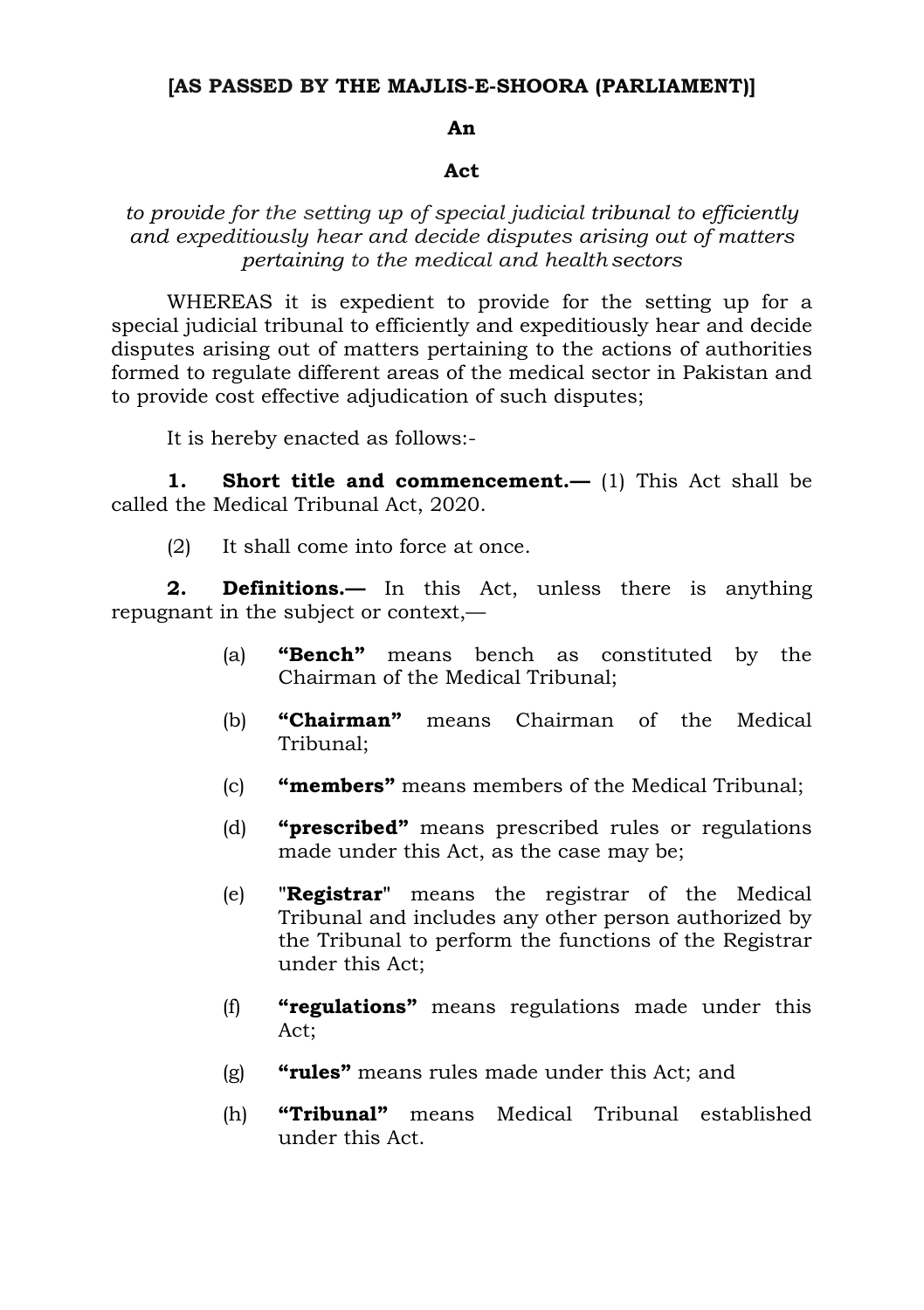**3. Cognizance of offences.—** (1) No court shall take cognizance in any matter to which jurisdiction of the Tribunal extends.

(2) Any person or entity aggrieved by an act which is an offence under any law for the time being in force triable by the Tribunal or by an order or act which is appealable before the Tribunal may institute a complaint or claim or appeal as the case may be before the Tribunal.

(3) The Tribunal may also initiate appropriate proceeding on dependable information against any individual or institution after issuing notice against an act or omission which falls within the jurisdiction of the Tribunal.

**4. Medical Tribunal.—** (1) The Prime Minister of Pakistan shall, by notification in the official Gazette, establish the Tribunal which shall exercise jurisdiction under this Act.

(2) The Tribunal shall consist of a Chairman who has been a judge of a High Court to be appointed by the Prime Minister of Pakistan upon nomination by the Chief Justice of Pakistan.

(3) In addition to the Chairman, the Tribunal shall consist of at least four members and the Federal Government may increase the number of members as required.

(4) The members of the Tribunal shall be appointed by the Prime Minister of Pakistan in consultation with the Chairman of the Tribunal, of which half shall be jurists who have been judges of High Court and half shall be technical members with suitable professional qualifications and experience, in the medical fields.

(5) The powers and functions of the Tribunal may be exercised or performed by Benches as constituted by the Chairman of the Tribunal.

(6) The principal seat of the Tribunal shall be at Islamabad. The Benches of the Tribunal may function at any of the provincial headquarters as per schedule directed by the Chairman.

(7) If the members of the Bench differ in opinion as to the decision to be given on any point, the case shall be referred to the Chairman and the decision of the Tribunal shall be expressed in terms of the opinion of the Chairman.

(8) The Tribunal shall not, merely because of a change in its composition, or the absence of any member from any sitting, be bound to recall and rehear any witness who has given evidence, and may act on the evidence already recorded by, or produced, before it.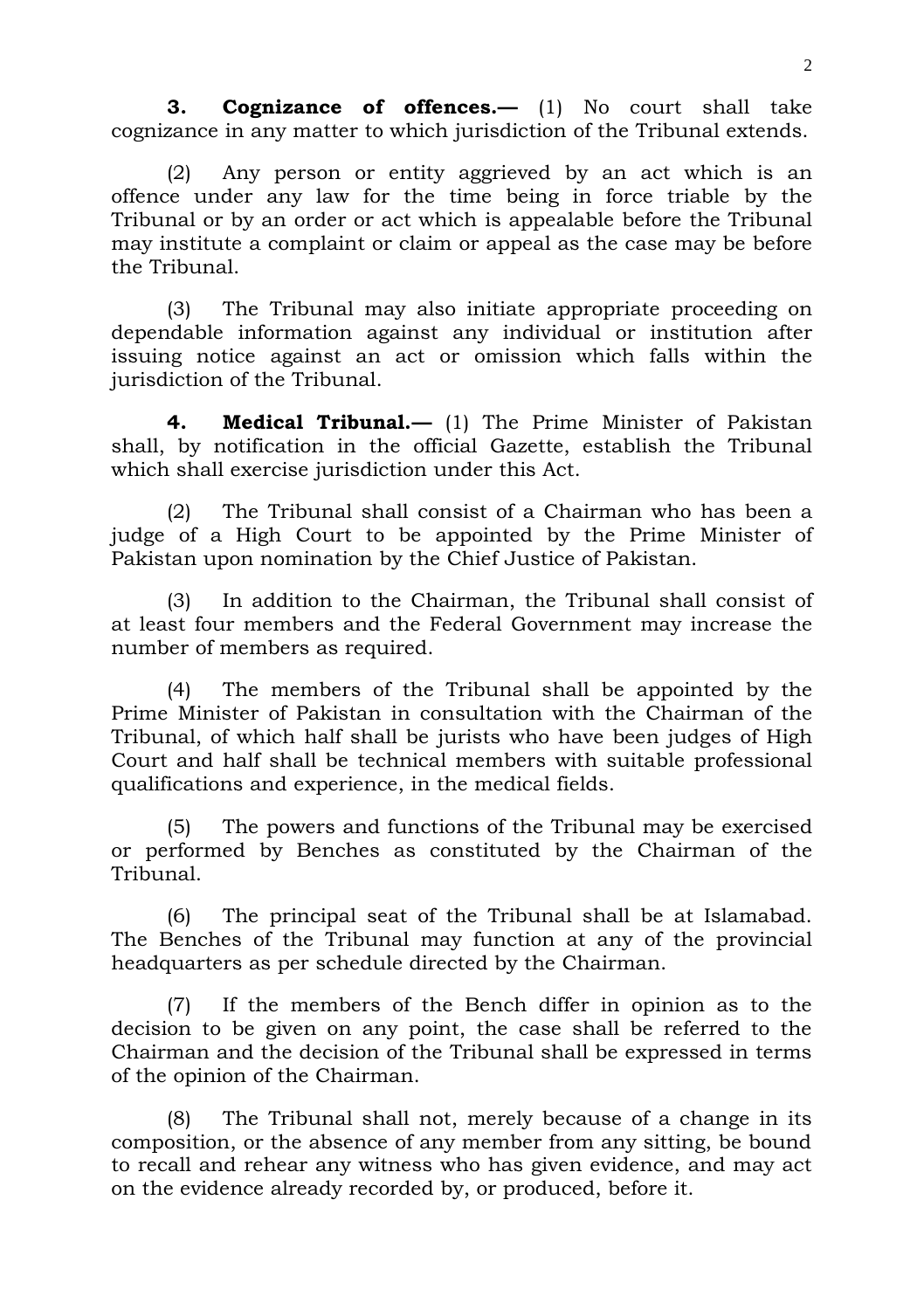(9) The Tribunal may hold its sittings at such places within its territorial jurisdiction as the Chairman may decide.

(10) No act or proceeding of the Tribunal shall be invalid by reason only of the existence of a vacancy in, or defect in the constitution, of the Tribunal.

(11) The terms and conditions of service of the Chairman and members of the Tribunal shall be such as may be prescribed by rules.

**5. Tenure of office.—** The Chairman and members of the Tribunal shall hold office for a period of three years which may be extended by the Federal Government for another term subject to consent of the Chief Justice of Pakistan to the extended term of the Chairman and the consent of the Chairman to the extended term of a member.

**6. Jurisdiction and powers of Medical Tribunal.—** (1) All offences provided for under the Pakistan Nursing Council Act, 1973 (XXVI of 1973), Pakistan Health Research Council Act, 2016 (XII of 2016), the Unani, Ayurvedic and Homeopathic Practitioners Act, 1965 (II of 1965), the Pharmacy Act, 1967 (XI of 1967), the Pakistan Medical and Dental Ordinance, 1962 (XXXII of 1962), the Pakistan Medical Commission Ordinance, 2019 (XV of 2019) or any other law as may be notified by the Federal Government, shall be triable by the Tribunal.

(2) All appeals against decisions, orders and acts of the relevant apex authorities or councils formed pursuant to the Pakistan Medical and Dental Ordinance, 1962 (XXXII of 1962), Pakistan Medical Commission Ordinance, 2019 (II of 2019), the Pakistan Nursing Council Act, 1973 (XXVI of 1973), Pakistan Health Research Council Act, 2016 (XII of 2016) and the Unani, Ayurvedic and Homeopathic Practitioners Act, 1965 (II of 1965), the Pharmacy Act, 1967 (XI of 1967) or any other law as may be notified under sub- section (1) shall be heard and decided by the Tribunal.

(3) All claims or complaints arising out of acts or obligations pursuant to the Pakistan Medical and Dental Ordinance, 1962 (XXXII of 1962), Pakistan Medical Commission Ordinance, 2019 (II of 2019), the Pakistan Nursing Council Act, 1973 (XXVI of 1973), Pakistan Health Research Council Act, 2016 (XII of 2016) or the Unani, Ayurvedic and Homeopathic Practitioners Act, 1965 (II of 1965), the Pharmacy Act, 1967 (XI of 1967) or any other law as may be notified under sub-section (1), where the original jurisdiction is not vested in the relevant apex authorities or councils formed thereunder shall be heard and decided by the Tribunal.

(4) All cases in which the offender is sentenced to a fine, whether with or without imprisonment, it shall be competent for the Tribunal to direct that in default of payment of the fine the offender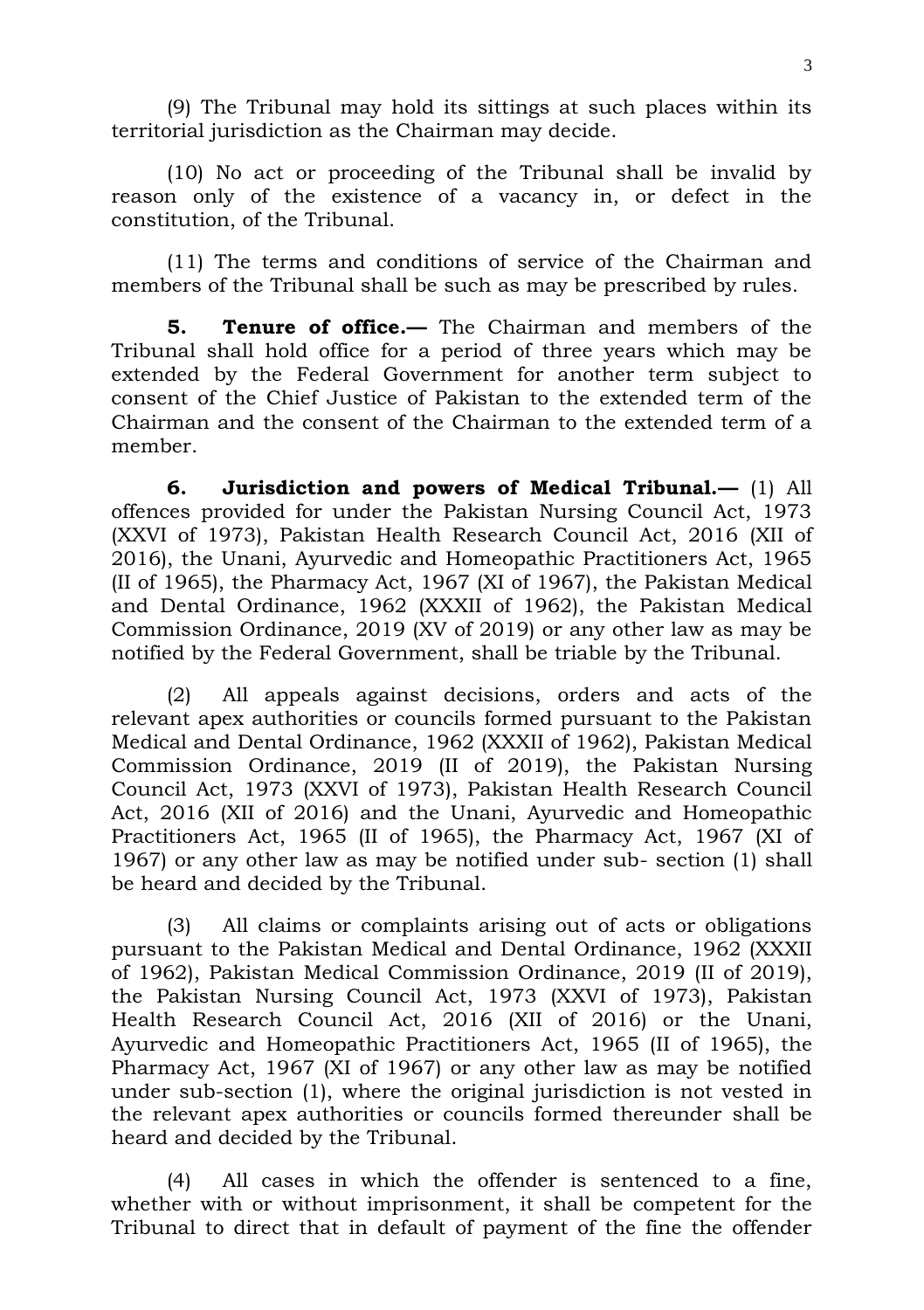shall be punishable with imprisonment for a certain term, which imprisonment shall be in excess of any other imprisonment to which he may have been sentenced or to which he may be liable under a commutation of sentences.

(5) The term for which the Tribunal directs the offender to be imprisoned in default of payment of a fine shall not exceed one-fourth of the term of imprisonment which is the maximum penalty prescribed for the offence in the relevant statute or rules or regulations framed thereunder.

(6) In exercise of its criminal jurisdiction, the Tribunal shall have the same powers as are vested in Court of Sessions under the Code of Criminal Procedure, 1898 (Act V of 1898).

(7) In exercise of the civil jurisdiction, the Tribunal shall have the same powers and shall follow the same procedure as civil court under the Code of Civil Procedure, 1908 (Act V of 1908).

(8) In all matters with respect to which no procedure has been provided for in this Act, the Tribunal shall follow the procedure laid down in the Code of Civil Procedure, 1908 (Act V of 1908). The Tribunal shall make such rules for its functioning as deemed appropriate by the Chairman in consultation with the members.

(9) The Tribunal may issue bailable warrant for the arrest of any person against whom reasonable suspicion exists, of his having been involved in any contravention punishable under this Act:

Provided that such warrant shall be applied for, issued and executed in accordance with the provisions of the Code of Criminal Procedure, 1898 (Act V of 1898):

Provided further that if the person arrested executes a bond with sufficient surety in accordance with the endorsement on the warrant he shall be released from custody, failing which he shall be taken or sent without delay to the officer in-charge of the nearest police station.

(10) All proceedings before the Tribunal shall be deemed to be judicial proceedings within the meaning of sections 193 and 228 of the Pakistan Penal Code, 1898 (Act XLV of 1898) and the Tribunal shall be deemed to be a court for the purpose of sections 480 and 482 of the Code of Criminal Procedure, 1898 (Act V of 1898).

(11) The Tribunal shall hear and decide all appeals, complaints or claims instituted before it within one hundred twenty days without exception and shall refuse all requests for adjournments if sought by any party if such adjournment would lead to the Tribunal not being able to decide a case within the stipulated period.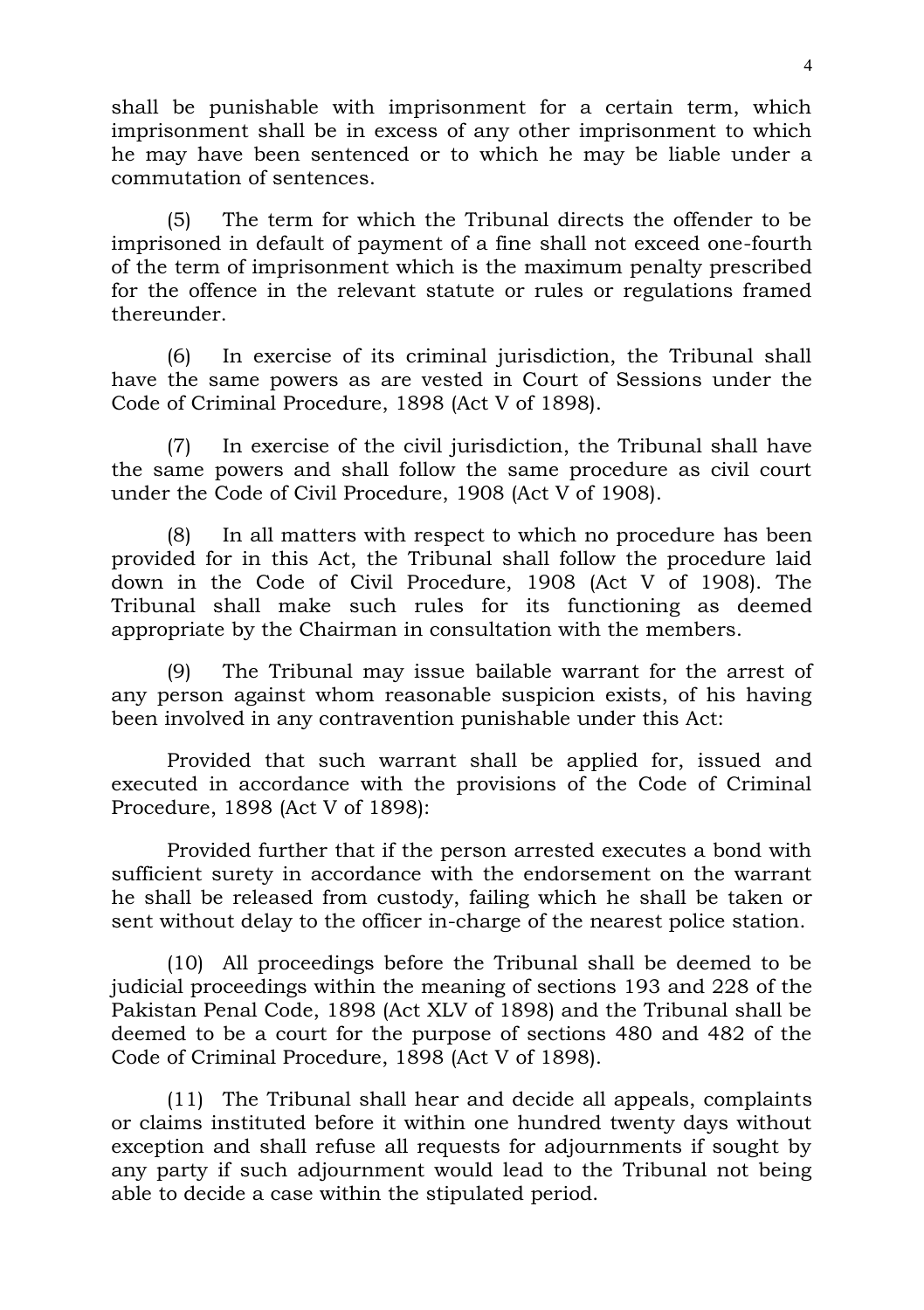(12) The Tribunal shall impose penalties as may be prescribed under the relevant statute or rules or regulations made thereunder and in the absence thereof determine reasonable penalties for reasons to be recorded subject to a fine not exceeding fifty million Rupees and imprisonment not exceeding seven years.

**7. Offences by bodies corporate.—** (1) Where any contravention has been committed by a body corporate and it is proved that such offence has been committed with the consent or connivance or, is attributed to any negligence on the part of, any director, partner, manager, secretary, trustee or other officer of the body corporate, they shall be deemed to be guilty of such contravention along with the body corporate and shall be punished accordingly:

Provided that in the case of company as defined under the Companies Act, 2017 (XIX of 2017), only the chief executive officer shall be liable under this section.

*Explanation***.—** For the purpose of this section, "body corporate or institution" includes a firm, association of persons, a society registered under the societies Registration Act, 1860 (XXI of 1860) or under the Co-operative Societies Act, 1925 (VII of 1925) and a trust created under the Trust Act, 1882 (II of 1882).

(2) Where any contravention has been committed by any Government agency, local authority or local council and it appears from the relevant documents that such contravention has been committed with the consent or connivance of or is attributed to any negligence on the part of the head or any other officer of the Government agency, local authority or local council, such head or other officer shall also be deemed guilty of such contravention along with the Government agency, local authority or local council and shall be liable to be proceeded against and punished accordingly.

**8. Appeals to the Medical Tribunal.—** (1) Any person aggrieved by any order or direction of the authorities pursuant to the Pakistan Medical and Dental Council Ordinance, 1962 (XXXII of 1962), Pakistan Medical Commission Ordinance, 2019 (II of 2019), the Pakistan Nursing Council Act, 1973 (XXVI of 1973), Pakistan Health Research Council Act, 2016 (XII of 2016) or the Unani, Ayurvedic and Homeopathic Practitioners Act, 1965 (II of 1965) or the Pharmacy Act, 1967 (XI of 1967) and subject to the provisions of the Pakistan Medical and Dental Council Ordinance, 1962 (XXXII of 1962), Pakistan Medical Commission Ordinance, 2019 (II of 2019), the Pakistan Nursing Council Act, 1973 (XXVI of 1973), Pakistan Health Research Council Act, 2016 (XII of 2016) or the Unani, Ayurvedic and Homeopathic Practitioners Act, 1965 (II of 1965), the Pharmacy Act, 1967 (XI of 1967) or any other law as may be notified under sub-section (1) of section 6, may prefer an appeal before the Tribunal within thirty days of the date of communication of the impugned order or direction.